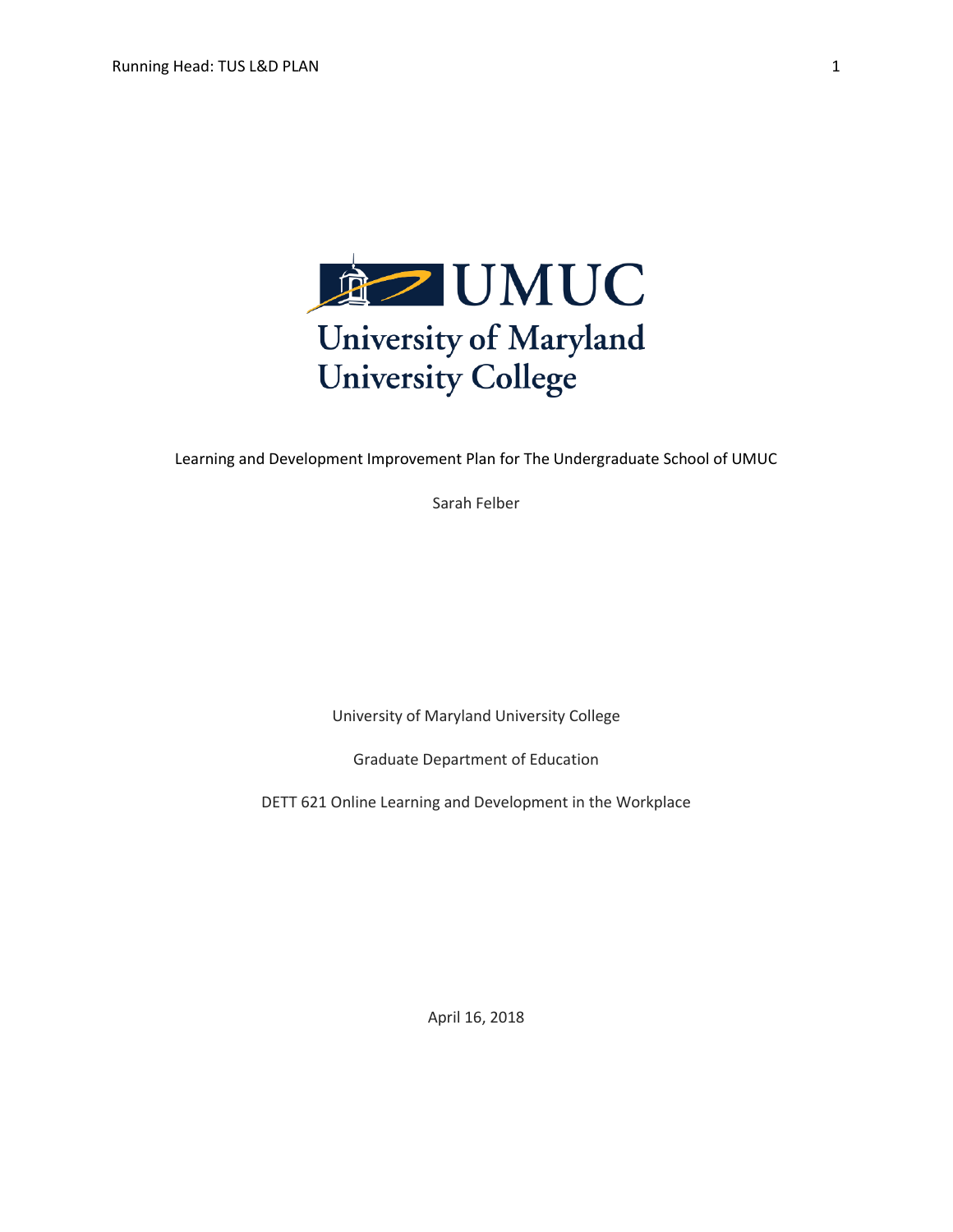#### **Introduction**

University of Maryland University College (UMUC) is a public, open-access post-secondary institution. It is the University System of Maryland institution most focused on non-traditional learners, including adult and military learners. The Undergraduate School (TUS) at UMUC offers online and hybrid course leading to associate's and bachelor's degrees. As part of UMUC's Academic Affairs unit, TUS contributes to Academic Affairs' mission, goals, and objectives, stated below.

### **Academic Affairs Mission**

Our dedicated faculty and staff deliver high quality, innovative teaching and learning experiences that are accessible, professionally relevant, and responsive to learners in a changing higher education landscape.

### **Academic Affairs Strategic Goals for 2018**

*Academic Quality*

Learners will demonstrate professionally valued competencies through cohesive and evidence-based teaching and learning experiences.

Objective 1: Deliver learner-centered, authentic, collaborative, and data-driven academic programs.

Objective 2: Establish a prior learning assessment program available to all learners.

Objective 3: Institutionalize a continuous quality improvement process that enables ongoing, data-driven enhancement of teaching and learning.

Objective 4: Align faculty training and development with the learning model to maximize the benefit of UMUC faculty's real-world experience.

## *Culture*

Academic Affairs will be an inclusive teaching and learning community characterized by engagement and collaboration.

Objective 1: Develop a program for celebrating the achievements and contributions of Academic Affairs faculty and staff.

Objective 2: Promote and expand opportunities for faculty and staff to contribute ideas that improve Academic Affairs.

Objective 3: Develop and utilize intentional communications channels for all Academic Affairs stakeholders.

#### *Stewardship*

Academic Affairs operations will allocate, manage, and monitor all organizational resources, prioritizing practices that achieve and reinvest in the academic mission.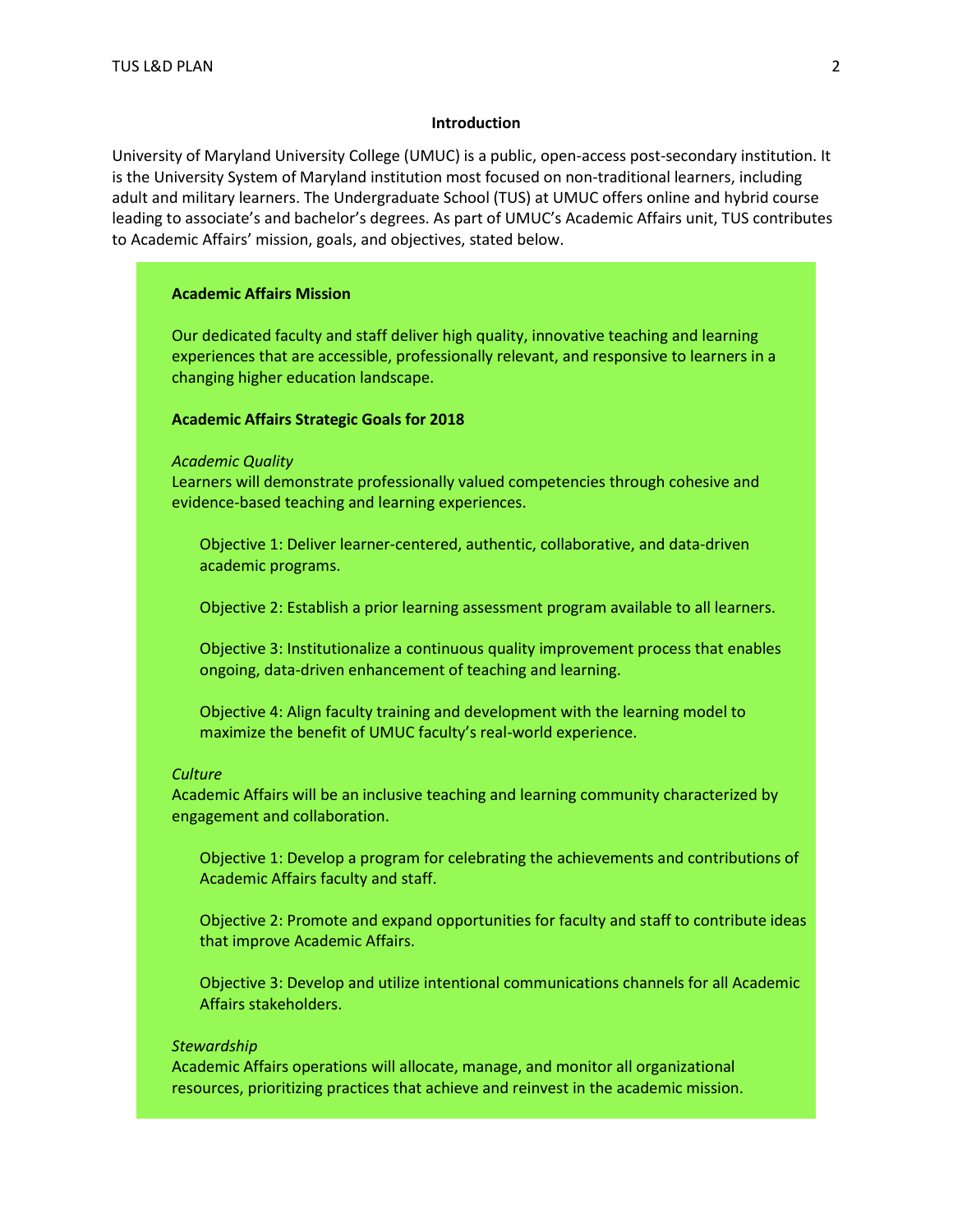Objective 1: Cultivate mutual responsibility for stewardship by developing and sharing resources and effective processes across departments and units.

Objective 2: Manage fiscal resources with attention to reinvestment and reallocation consistent with evolving priorities.

Objective 3: Create greater strategic capacity and operational agility by articulating clearly defined roles and providing necessary equipment, materials, and continuing development to ensure performance effectiveness.

(University of Maryland University College, 2018)

An analysis of L&D maturity has placed TUS at Level 2, consistent L&D events (Felber, 2018a).

| Stage 0: No            | Stage 1: Ad hoc,  | Stage $2$ :    | Stage 3:          | Stage 4:     |
|------------------------|-------------------|----------------|-------------------|--------------|
| <b>Formal Training</b> | Sporadic training | Consistent L&D | Institutionalized | l Enterprise |
|                        |                   | Events         | L&D               | Learning     |

A subsequent needs analysis has identified an overall need to more closely align L&D with organizational goals in order to bring TUS to Level 3 of L&D maturity, institutionalized L&D. The analysis detailed three areas targeted for improvement: development of faculty teaching competencies, support for faculty's disciplinary L&D, and integration of existing resources for staff (Felber, 2018b). This L&D improvement plan will propose plans for each of these three areas, including management and measurement.

On overarching goal of the proposed L&D plan is to align L&D with organizational strategy, in order to support attainment of Academic Affairs' strategic goals and objectives (Impact International, 2001; Lykins, 2012; Margolis, 2012). All components of the plan will rely on online platforms, in order to support TUS's remote faculty and staff.

## **The Teaching Competency Development Program**

Objective 4 in support of the Academic Affairs academic quality goal is to "align faculty training and development with the learning model to maximize the benefit of UMUC faculty's real-world experience" (University of Maryland University College, 2018). In order to achieve this goal, it is proposed that teaching competencies be more clearly defined and connected to faculty training and development.

The proposed plan for developing teaching competencies will include these steps:

- 1. Compile a list of teaching competencies that is aligned with the current learning model. As noted in Felber (2018b), because the Enhancing the Learning Model initiative in TUS "is being treated as an ongoing process of improvement, the faculty role and associated teaching competencies should be revisited on a regular basis to ensure they continue to support the current learning model" (p. 3).
- 2. Categorize current teaching L&D opportunities according to the teaching competencies that they address. Eliminate teaching L&D opportunities that do not align with any teaching competency required by the current learning model. Note teaching competencies that are not supported by any current L&D opportunities.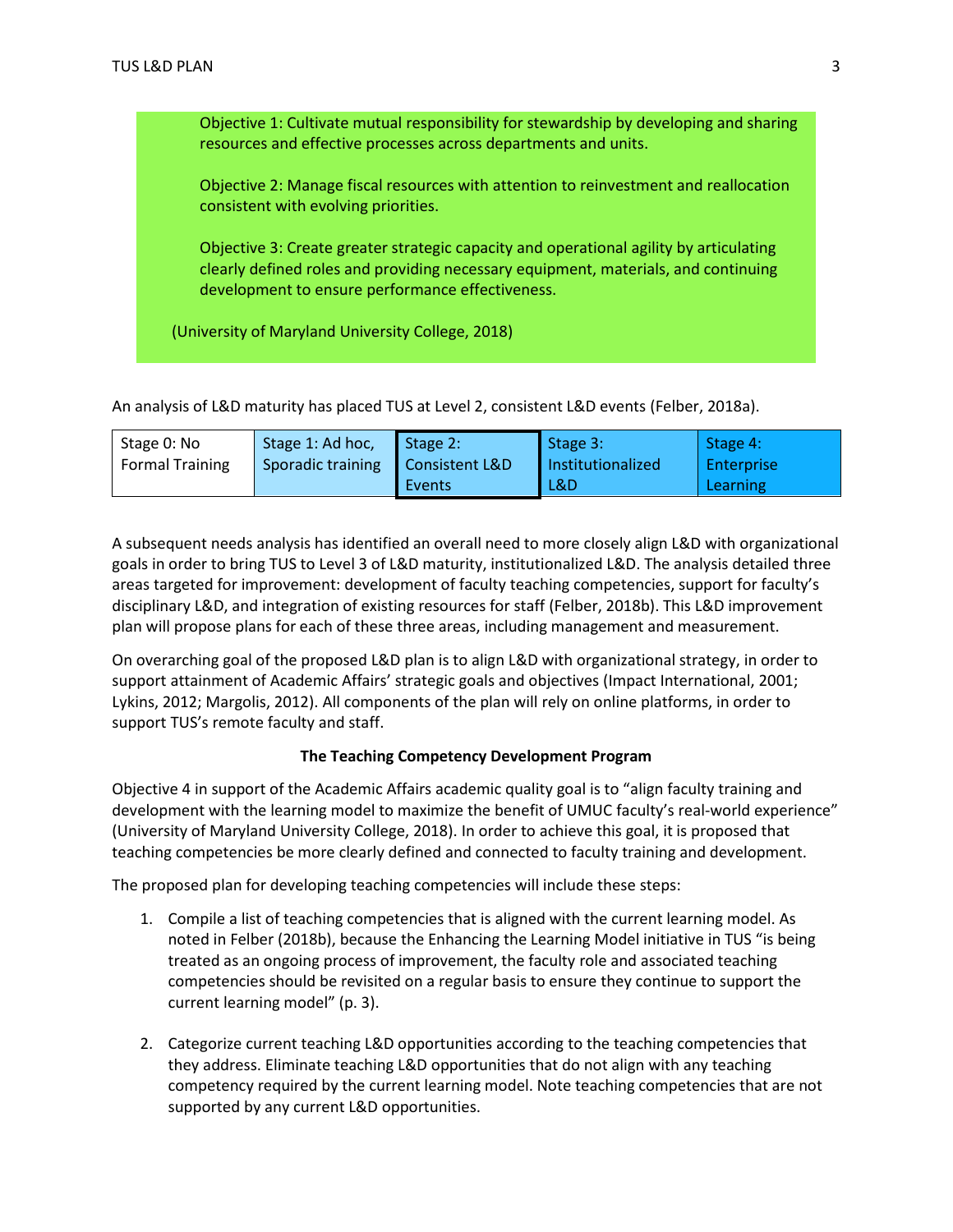3. For each teaching competency that is not supported by any current L&D opportunities, prioritize the development of at least one new L&D opportunity. These new L&D opportunities can fall within one of the currently available types of teaching-related L&D: self-paced workshops, facilitated workshops, how-to videos, Quick Guides, and webinars (Felber, 2018a). All of these L&D opportunities will continue to be offered 100% online to serve the faculty, who are nearly all working remotely. Self-paced workshops and facilitated workshops will be conducted in the LEO learning management system. How-to videos will be posted on the UMUC YouTube account. Quick Guides will be in PDF format and will be available on the Faculty Development Engage (enterprise collaboration) space. Webinars will take place in WebEx.

## **Assessing Teaching Competencies**

Each faculty member will be observed by a program chair or collegiate faculty member once per year. The observation form to be completed by the observer will reflect the teaching competencies identified in Item 1 of the plan above. For each competency, the faculty member will be rated 1 (entry level), 2 (intermediate), or 3 (expert). Based on these ratings, particular L&D opportunities will be recommended, with the first priority of increasing any 1 (entry level) ratings, and the second priority of increasing any 2 (intermediate) ratings.

### **Encouraging and Rewarding Teaching L&D**

The majority of TUS faculty are adjuncts who are contracted for teaching only. Supporting adjunct faculty in their development is both important and challenging (Savage & Pollard, 2016). Incentives will help encourage and reward faculty to development their teaching competencies.

TUS adjunct faculty are currently categorized as either Adjunct I or Adjunct II. Currently faculty move from Adjunct I to Adjunct II after 35 credit hours taught at UMUC (Fray, 2016). This proposal will change the requirement for Adjunct II to require at least a 2 (intermediate) rating in each teaching competency. Adjunct II status carries a higher rate of pay as eligibility for participating in the Adjunct II Contract Pilot, which offers faculty greater stability and predictability in staffing. This system will create an incentive for adjunct faculty to participate in recommended L&D opportunities to increase their level of teaching competency.

Collegiate faculty will be expected to maintain at least a level 2 (intermediate) rating for all teaching competencies. Any competencies for which they fall below level 2 will be reflected in their quarterly Qcheck reviews and should be targeted as improvement areas for the following quarter.

#### **Evaluating the Teaching Competency Development Program**

The Kirkpatrick Model (Kirkpatrick & Kirkpatrick, 2009) will be used to evaluate the Teaching Competency Development Program, particularly the workshops and webinars. The four areas to be measured in the Kirkpatrick model are reaction, learning, behavior, and results.

Reaction: Workshop and webinar participants will respond to surveys to provide their reactions to training.

Learning: Surveys will also include questions asking participants to summarize lessons learned in the training.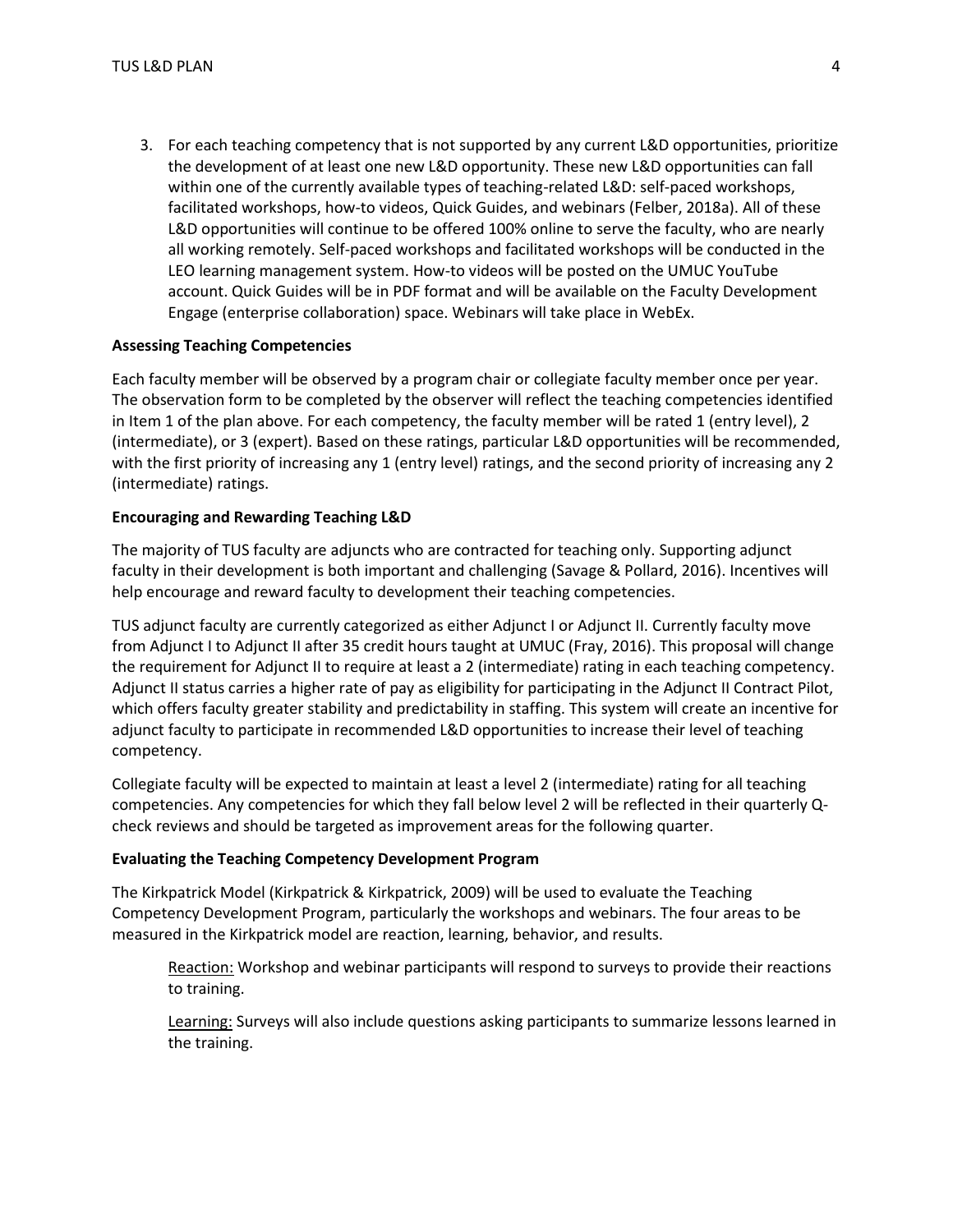Behavior: Faculty Development will follow up with randomly selected workshop and webinar participants four months after their participation with an additional questionnaire to ascertain to what extent they applied their learning in their subsequent teaching.

Results: Faculty Development will track participation in workshops and webinars. Faculty observation data will be tracked in Workday and shared with Faculty Development so that improvement in teaching competencies can be compared with participation in workshops and webinars.

## **Support for Disciplinary L&D**

Felber (2018b) has articulated the importance of UMUC supporting disciplinary L&D activities such as conference attendance, for both collegiate and adjunct faculty. Work in this area will support Academic Affairs Stewardship goal by "prioritizing practices that achieve and reinvest in the academic mission" (University of Maryland University College, 2018).

While specific decisions regarding disciplinary L&D will remain at the department level, it is proposed that a system be implemented across TUS to create a clear and uniform process for requesting and awarding funds toward disciplinary L&D. This will specifically support Objective 1 of the Stewardship goal, "Cultivate mutual responsibility for stewardship by developing and sharing resources and effective processes across departments and units" (University of Maryland University College, 2018). The proposed process is outlined below.

- 1. Faculty will request funds for conference attendance in Workday, UMUC's online HR system, through a module called "My Program Learning." Fund requests must include the event/learning opportunity for which funds are requested and the faculty member's explanation of the benefits of participation. In addition to benefits for the faculty member's development, this explanation will include the benefit that the faculty expects to provide to the program and/or department.
- 2. Program chairs will review funding requests for their value to disciplinary L&D. They will provide Level 1 Approval or Rejection.
- 3. Funding requests that receive Level 1 Approval will go to the department's Vice Dean for financial review. If funds are available and approved, they will provide Level 2 Approval. The faculty member will then receive notification from Workday with information on how to proceed with their requested L&D activity.

## **Evaluating Value to TUS**

While conference attendance and other disciplinary L&D do not lend themselves to the same type of assessment as development of teaching competencies, it is still important to ensure that L&D opportunities benefit TUS and support Academic Affairs' strategic goals.

Faculty accepting funding for disciplinary L&D will be required to deliver benefit back to their programs and/or departments after participation. This could take many forms such as a presentation to colleagues about disciplinary trends, a new teaching technique, or a useful resource.

Each year, program chairs and the vice dean within a department will produce a joint report on the disciplinary L&D activity that has taken place that year and the benefit delivered back to the department. This report will conclude with a section on disciplinary L&D needs that are not being fulfilled and should be prioritized in the coming year.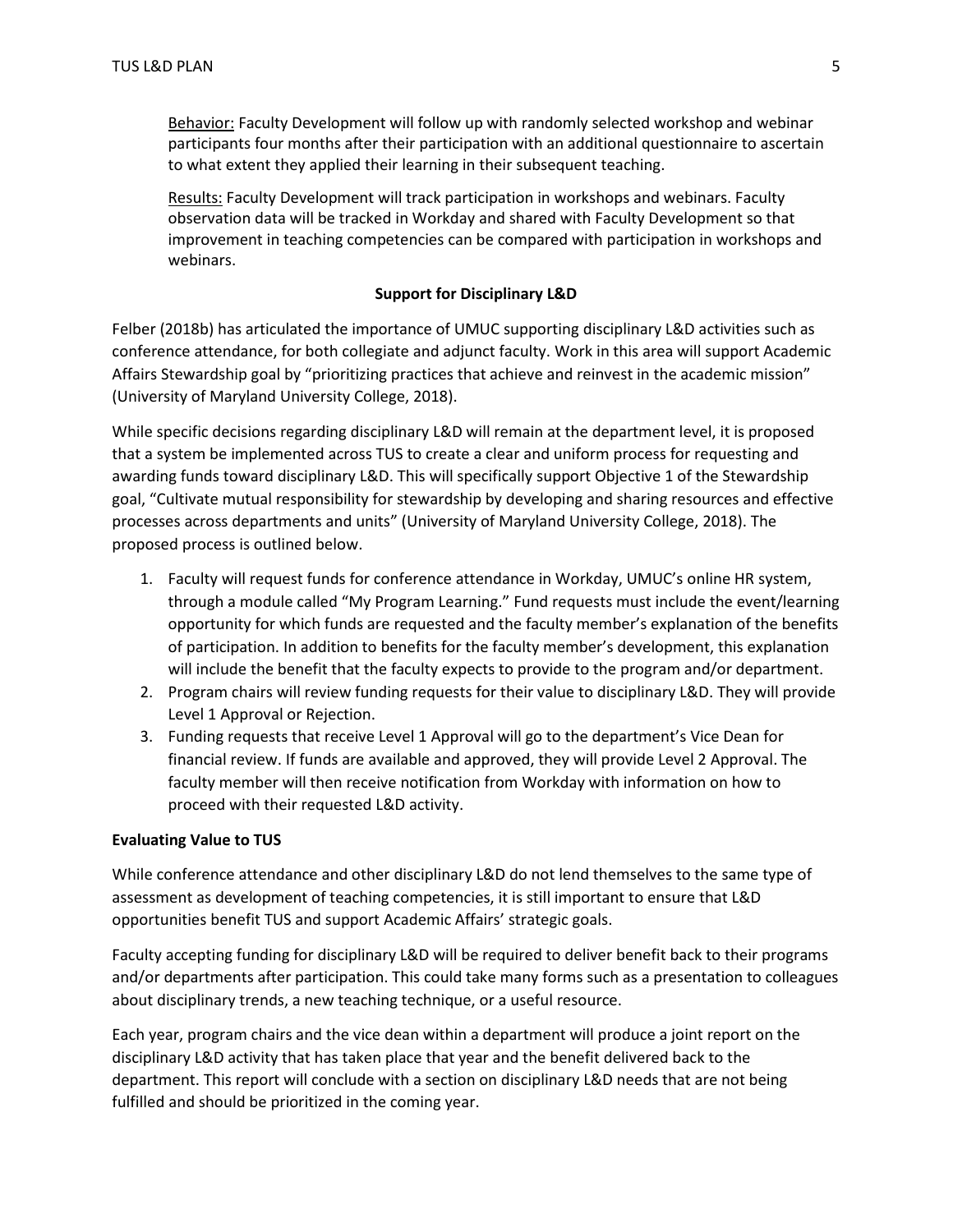# **Improved Integration of Existing Resources for Staff**

Felber (2018a) notes that a number of L&D resources are available for staff through, for example, Books 24x7, SkillSoft, American Management Association, and Online Learning Consortium; however, a system is needed to make these resources more useful in working toward organizational goals (Felber, 2018b). In addition, Felber (2018b), observes "a need to encourage and support follow-up discussion of staff training and connections to real-world job scenarios" (p. 5). Spiglanin (2015) describes the importance of such connections to supplement formal/classroom training. More systematic use of staff L&D resources will support Academic Affairs' Stewardship goal, particularly Objective 3, "Create greater strategic capacity and operational agility by articulating clearly defined roles and providing necessary equipment, materials, and continuing development to ensure performance effectiveness" (University of Maryland University College, 2018).

The proposed plan for to fill the first of these needs follows the same general architecture as the Teaching Competency Development Plan presented above.

- 1. Compile a list of workplace competencies for each staff role in TUS. These roles will include managers (including vice deans), directors, administrative staff, program chairs and collegiate faculty. (These last two categories are treated as both faculty and staff.)
- 2. Compile a list of existing L&D resources that are available to support each competency.
- 3. If there are any competencies for which insufficient L&D resources are available, acquire access to resources that fit the need. If any of these competencies are very common for TUS roles, perform financial analysis to determine if internal training development would be more cost effective. While in-person training may be considered, all L&D opportunities should include arrangements for remote participation via WebEx or other online platform.

# **Assessing Staff Competencies**

Staff participate in quarterly Q-Check reviews with their supervisors. Q-Check reviews will be enhanced to include rating staff for all competencies associated with their job roles on the scale 1 (entry-level), 2 (intermediate), 3 (expert). Based on these ratings and the collections of resources developed for each competency, the supervisor can recommend appropriate L&D resources for the staff member.

# **Follow-up Social Learning and On-the-Job Connections**

For each staff competency, an Engage discussion space will be established and managed by a representative of Human Resources. After participating in an L&D activity targeted to a particular competency, staff will be encouraged to visit the Engage space and join the discussion. There, staff can discuss any new insights they have developed and questions that have arisen related to the competency or the L&D activity. They can also discuss workplace challenges they are facing and opportunities for applying their learning to those challenges.

# **Evaluating Development of Staff Competencies**

Again, the Kirkpatrick Model will be used. However, because many L&D resources are brief and housed on non-UMUC platforms, it will be most practical to conduct evaluation as part of the quarterly Q-Check process.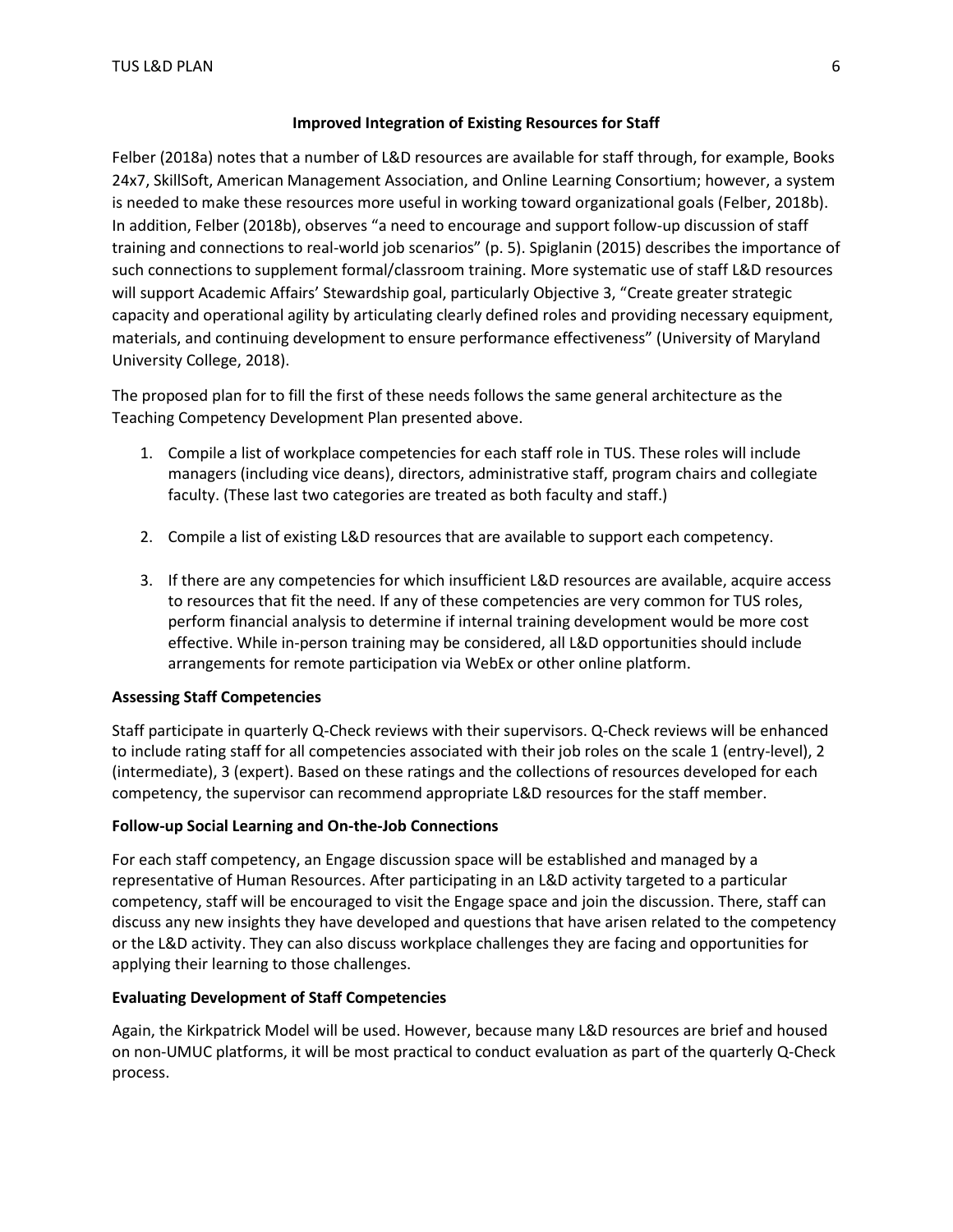Reaction: When preparing for Q-Check meetings, staff will be asked for their reactions to the L&D activities they participated in during the previous quarter.

Learning: Staff will summarize their learning from L&D activities, also while preparing for Q-Check meetings.

Behavior: As part of the Q-Check process, supervisors will evaluate staff improvement in demonstrating competencies on the job.

Results: Supervisors will evaluate how department/program functioning changes as staff participate in L&D activities.

#### **Conclusion**

This proposal recognizes that TUS faculty and staff have a great many L&D opportunities available to them and lays out a plan for making best use of these opportunities to develop employee competencies that support Academic Affairs' strategic goals. Given the remote nature of most of the faculty and some of the staff, all L&D activities will be available through distance learning platforms.

There are three areas of focus. First, the Teaching Competency Development Program will align faculty development opportunities with teaching competencies that support the learning model. Program chairs and/or collegiate faculty will assess faculty teaching competencies and recommend appropriate L&D to raise the level of competency. Second, funding for faculty's disciplinary L&D will be managed through a Workday module called "My Program Learning." Disciplinary L&D and the knowledge returned to the programs and departments will be tracked and evaluated. Finally, existing L&D resources for staff will be aligned with staff competencies. The quarterly Q-Check performance review process will be used as an opportunity for staff to provide feedback on their L&D experience and for supervisors to assess competencies and recommend further L&D.

It is expected that implementing this proposal will bring TUS to Stage 3 of L&D maturity, which represents institutionalized L&D. At that point, a new needs analysis can be conducted for bringing TUS to Stage 4, enterprise learning.